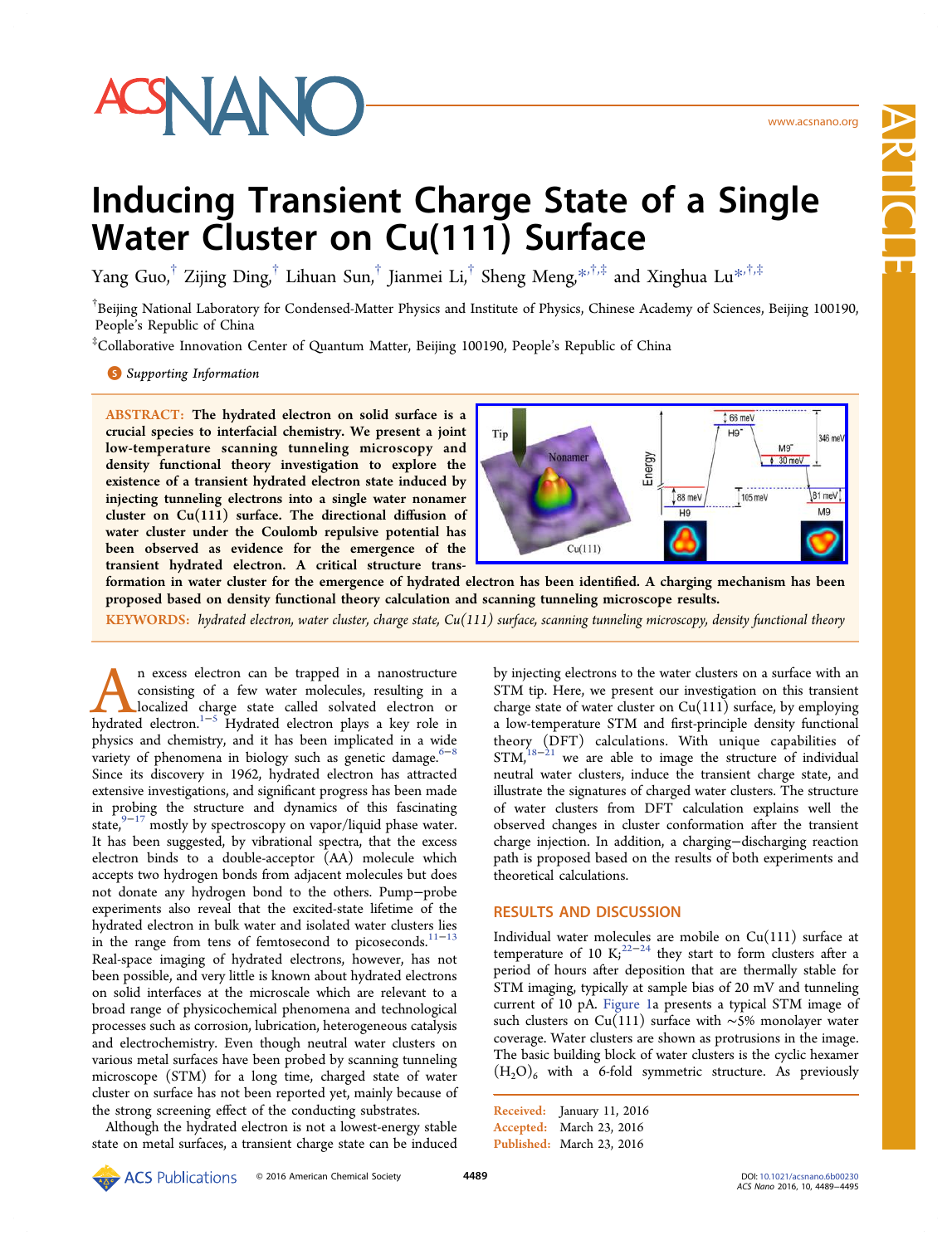<span id="page-1-0"></span>

Figu[re 1. \(a\) STM image of water clusters on Cu\(111\) su](http://pubsdc3.acs.org/action/showImage?doi=10.1021/acsnano.6b00230&iName=master.img-001.jpg&w=203&h=161)rface. Image size: 20  $\times$  20 nm<sup>2</sup>. Image is taken under sample bias of 20 mV and tunneling current of 10 pA. (b−e) STM images of single water cluster of different sizes: hexamer (b), heptamer (c), octamer (d), and nonamer (e). Image size:  $2 \times 2$  nm<sup>2</sup>.

revealed by Michaelides and Morgenstern, $25,26$  the hexamers on Cu(111) surface prefer a buckled bilayer structure. And a hexamer can be hydrated by one, two, or [three](#page-6-0) additional water molecules leading to heptamer  $(H, O)<sub>7</sub>$ , octamer  $(H, O)<sub>8</sub>$ , and nonamer (H2O)9. Figure 1b−e presents high-resolution topographs of water clusters from hexamer (b) to nonamer (e), as observed in our experiment. The additional water molecules in heptamers, octamers, and nonamers are clearly resolved as bright lobes. For example, the topograph of nonamer shows three bright lobes arranged in a regular triangle.

These water clusters on  $Cu(111)$  surface are neutral due to strong screening effect of the conducting metal substrate. To induce the charge state in a single water cluster, we positioned the STM tip aside a water cluster, turn off the feedback loop, increase the sample bias to a high voltage, and wait for a period of seconds before returning back to the normal scanning condition. The topograph taken after such an operation reveals a directional motion of the water cluster. Figure 2a−h presents a series of STM images illustrating such operation on a nonamer water cluster. The bright feature at the bottom left in each image is an atomic upper-terrace on  $Cu(111)$  surface, which is used as a reference object in image analysis. The position of STM tip during the voltage pulse operation is indicated by the yellow mark in each image, while the white arrow indicates the motion of the cluster after the voltage pulse. The water cluster always moves away from the tip center, and its structure is distorted from the original regular triangle. (The cluster in Figure 2a is not the original cluster before the first voltage pulse operation, and it is distorted as well.) To quantitatively explore the underlying mechanism, we performed the experiments with various bias voltage and current amplitude, and statistically measured the position of water clusters after each voltage pulse operation. For simplicity, we choose only nonamers to perform the operation since it is relatively easier to determine the center of the cluster. The same phenomena are observed on water clusters of different sizes as well. Panels i and j of Figure 2 present the distance (denoted as D) between tip and cluster after voltage pulse



Figure 2. (a–h) Sequential STM images (15  $\times$  15 nm²[\) showing directional motion of a single nonamer on Cu\(1](http://pubsdc3.acs.org/action/showImage?doi=10.1021/acsnano.6b00230&iName=master.img-002.jpg&w=305&h=285)11) surface. Yellow crosses indicate the initial tip position and white arrows indicate the motion direction and distance. (i) The postdiffusion distance D as a function of sample bias voltage. The red curve corresponds to a polynomial fitting. (j) The postdiffusion distance D as a function of the tunneling current amplitude. Sample bias voltage is 1.0 V. The red line represents a linear fitting.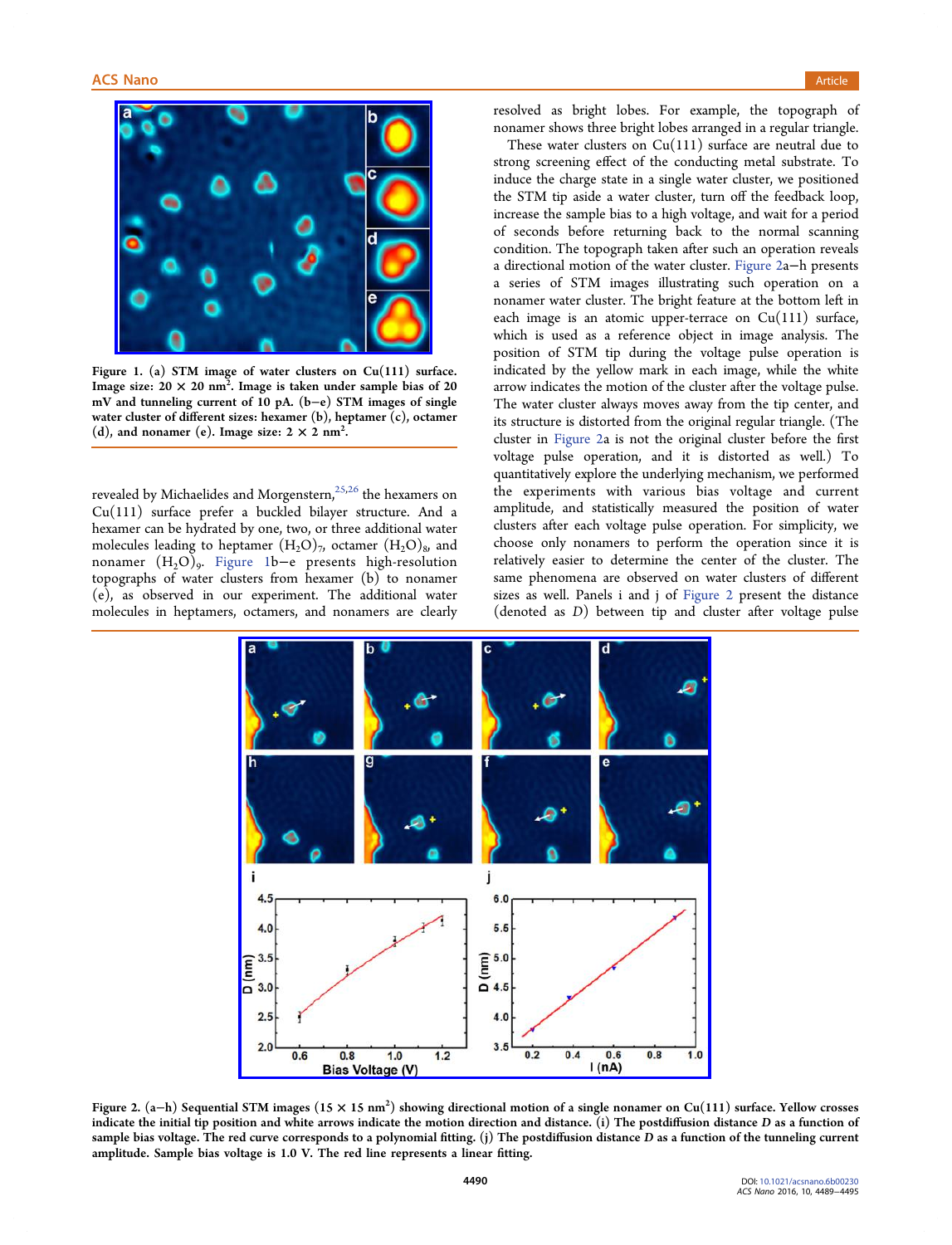<span id="page-2-0"></span>operations as a function of bias voltage and tunneling current amplitude, respectively. Each data point was statistically analyzed from about tens of operations. The error bars on Figure 2i indicate the mean square deviation at each operation condition. The relation between distance D and tunneling [current a](#page-1-0)mplitude is linear, while nonlinearity is apparent as the bias voltage varies. We note that the postdiffusion distance D does not depend on the initial distance between the tip and the cluster, as long as it is within a specific range. For negative sample bias, the water clusters move away from the tip center too, but the diffusion distance D depends weakly on the voltage amplitude (see Supporting Information Figure S1).

We attribute the observed directional motion of water cluster to the consequ[ence of transient Coulom](http://pubs.acs.org/doi/suppl/10.1021/acsnano.6b00230/suppl_file/nn6b00230_si_001.pdf)b repulsive interaction, although there are many other methods and mechanisms that may result in the motion of molecules on surface, including STM tip manipulation, $27$  thermal diffusion, dipole interactions,<sup>28</sup> electronic excitation,<sup>29</sup> photoexcitation,<sup>30</sup> and static Coulomb force. We ca[n](#page-6-0) easily exclude the possibility of tip mani[pu](#page-6-0)lation and photoexcit[ati](#page-6-0)on since the ST[M](#page-6-0) tip in our experiment is stationary and there is no light illumination. The effect of dipole interaction can be excluded as well since a polarized molecule always feels a lateral force pointing toward the center of the tip where the magnitude of electric field is highest, which is opposite to our observations. Pure electronic vibration excitation, which shall result in random diffusion,  $28$ cannot explain the directional motion of water cluster either. For a statically charged cluster, the direction of Coulomb for[ce](#page-6-0) depends on the bias, and the clusters would diffuse toward the tip under negative sample bias, which is not supported by the observations. For a transient charge induced by the tunneling current, the charge (electron or hole) depends on the bias polarity (electron by positive sample bias and hole by negative sample bias) and always results in a repulsive Coulomb force. The above analysis and our experimental observation thus lead to a rational conclusion that the motion of water clusters is due to a transient Coulomb repulsive force when the clusters are charged during the voltage pulse operation. Due to the direct coupling of water clusters with the metallic surface, the lifetime of this charge state of water clusters is very short. We note that both the lowest unoccupied molecular orbital (LUMO) and the highest occupied molecular orbital (HOMO) of isolated water molecules are a few electronvolts away from the Fermi level. Inducing a hydrated electron state on surface, however, requires much less energy as the tail of LUMO state lies much closer to the Femi level due to the interaction with the electrons in the substrate. Considering the mechanism of excitation, the most plausible charging path is through inelastic tunneling electron excitation.<sup>31</sup> The interaction between water clusters on Cu(111) surface through the surface state was previously reported b[y](#page-6-0) Morgenstern and co-workers with the evidence of distance distribution oscillation. $32$  In our study, we do observe the scattering of surface state by the water clusters, and the diffusion of the water cluster c[lea](#page-6-0)rly alters the standing wave pattern. To minimize interactions between water clusters, we purposefully choose well-separated water clusters (at least several nanometers apart) in which the effect from cluster− cluster interaction is minor and ignorable. We also note that such phenomena has not been observed on other metal surfaces besides  $Cu(111)$ .

To have a better understanding of this Coulomb repulsive force, we model the STM junction with a spherical conducting ball of radius R and a conducting flat surface. Then, the

electrostatic potential energy near the surface can be express as  $U(z, r) \sim \frac{2RzqV}{r^2 + 2HR}$ , where *H* is the tunneling junction  $2RzqV$ separation,  $z$  is the distance above the surface,  $q$  is the charge of the cluster, and  $V$  is the bias voltage (see Supporting Information for detailed derivation). When the water cluster is in charge neutral state,  $q = 0$ , the Coulomb potenti[al exerts no](http://pubs.acs.org/doi/suppl/10.1021/acsnano.6b00230/suppl_file/nn6b00230_si_001.pdf) [force on the](http://pubs.acs.org/doi/suppl/10.1021/acsnano.6b00230/suppl_file/nn6b00230_si_001.pdf) cluster. When the cluster is charged, however, it undertakes a significant Coulomb repulsive force. Assume that the cluster will stop at the position where the Coulomb potential equals the diffusion energy barrier  $\phi$  along the surface, we get the relation between the bias voltage  $V$  and the final diffusion distance  $D$ ,  $V = \frac{\phi(D^2 + 2HR)}{2Rz|q|}$  $(D^2+2HR)$ 2  $\frac{2+2HR}{2P \times 1}$ . Fitting the curve in Figure 2i with this function derives  $HR = 2.4 \pm 0.5$  nm<sup>2</sup> and  $\frac{\phi}{2Rz|q|} = 0.053 \pm 0.003 \text{ V/nm}^2$ . Taking the tunneling junction [separatio](#page-1-0)n as 1 nm, the radius of curvature of the tip end R is about 2.4 nm. If we take the effective charge  $q$  as a unity of one electron and estimate the height of the water cluster to be 0.3 nm, then the diffusion energy barrier will be about 76 meV, which is on the same order of magnitude as derived from other experimental investigations.<sup>22,23</sup>

To reveal the detailed molecular structure of charged water clusters on  $Cu(111)$  surf[ace,](#page-5-0) we carried out first-principle calculations within the framework of density functional theory (DFT). We first calculated the ground state of neutral water nonamers in various conformations without including the substrate. The most stable molecular structure of a neutral water nonamer is shown in Figure 3a, which has been



Fig[ure 3. Geometric and electronic structures of model wa](http://pubsdc3.acs.org/action/showImage?doi=10.1021/acsnano.6b00230&iName=master.img-003.jpg&w=215&h=211)ter clusters. (a) Homodromic structure (H9), (b) mirror symmetric structure (M9), and (c) density of states of H9 (blue curve) and M9 (red curve).

addressed in most of previous STM experiments and DFT calculations.25,26 Such nonamer structure possesses six central H2O molecules forming a cyclic homodromic hexamer, where each H2O [molec](#page-6-0)ule acts as single H-bond donor and single Hbond acceptor. All the central six molecules are parallel to a same plane. Three additional  $H_2O$  molecules are linked to the central hexamer as H-bond acceptors. We denote this nonamer structure as 1,3,5-H9, where 1,3,5 indicates the positions of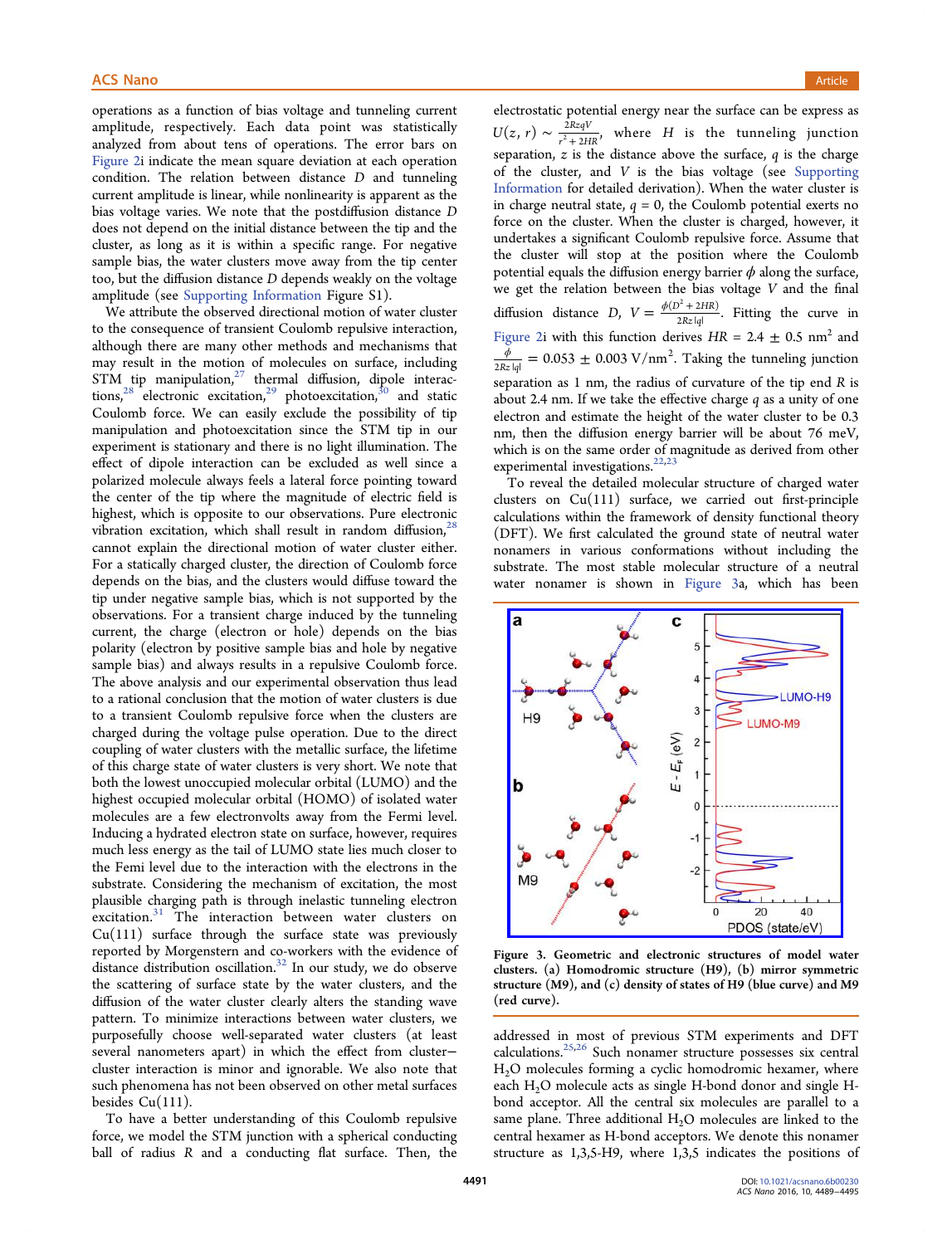three periphery  $H_2O$  molecules and H indicates the inner homodromic hexamer. The 1,3,5-H9 nonamer possesses a 3-fold rotational symmetry. The substrate-excluded electron density of state (DOS) in a 1,3,5-H9 nonamer is shown in Figure 3c. The energy levels are broadened to simulate the influence of the substrate, as explained later. By excluding the s[ubstrate](#page-2-0) in this calculation, we can survey tens of cluster conformations with reasonable computation time. In addition, it presents the electronic structure only of water clusters, which are helpful in identifying the corresponding states in the comprehensive substrate-included calculations. After identifying a few lowenergy conformations, we added a five-layer  $6 \times 6$  Cu(111) supercell to the model, simulating the influence of the substrate, to calculate more realistic electronic structures. Including substrate in the calculation results in the hybridization of states between water molecules and the copper atom. The splitting in molecular orbitals can be seen in the projected density of states (PDOS) of nonamers (see Supporting Information Figure S5). The broadening is about 0.2 eV, and such value is adopted in broadening the energy levels in Figure 3c.

In this study, we focus o[n](http://pubs.acs.org/doi/suppl/10.1021/acsnano.6b00230/suppl_file/nn6b00230_si_001.pdf) [the](http://pubs.acs.org/doi/suppl/10.1021/acsnano.6b00230/suppl_file/nn6b00230_si_001.pdf) [possibility](http://pubs.acs.org/doi/suppl/10.1021/acsnano.6b00230/suppl_file/nn6b00230_si_001.pdf) [of](http://pubs.acs.org/doi/suppl/10.1021/acsnano.6b00230/suppl_file/nn6b00230_si_001.pdf) [attach](http://pubs.acs.org/doi/suppl/10.1021/acsnano.6b00230/suppl_file/nn6b00230_si_001.pdf)ing electron to the water clusters. In a hydro[gen bond](#page-2-0) network, each water molecule can simultaneously accept and donate two hydrogen bonds at most. In a 1,3,5-H9 nonamer, water molecules are divided into three groups: three one-acceptor-two-donor (ADD) molecules, three one-acceptor-one-donor (AD) molecules, and three one-acceptor (A) molecules. Since the extra electron tends to be doped into a LUMO state, we carefully examined the spatial distribution of LUMO state in various cluster conformations. Due to interaction with the substrate, the states are nondegenerate and we identify the LUMO state as the one with significant contribution from water molecules and the lowest energy among the split states. As shown in Figure 4a, we plot the LUMO state of 1,3,5-H9 nonamer on



Fig[ure 4. Top and side views of LUMO state in H9 \(a\) and M9](http://pubsdc3.acs.org/action/showImage?doi=10.1021/acsnano.6b00230&iName=master.img-004.jpg&w=215&h=180) (b) nonamers on Cu(111) surface.

 $Cu(111)$  surface, which is distributed over all water molecules with slight difference reflecting variation in hydrogen bonding. We notice that the dangling hydrogen bond in a water cluster is closely associated with the LUMO wave function. This implies that an extra electron tends to be trapped by the dangling hydrogen bond. After surveying various other possibilities in arrangement of hydrogen bonds in a nonamer, we found an interesting structure in which one water molecule accepts two hydrogen bonds (double-acceptor, AA) but does not donate any hydrogen bond (with two dangling hydrogen bonds), as shown in Figure 3b. We denote this nonamer as 1,3,5-M9 since the central hexamer possess a *mirror* symmetry. The doubleacceptor [molecu](#page-2-0)le lies along the symmetry line and perpendicular to the copper surface. The calculated density of states of a 1,3,5-M9 nonamer (red curve in Figure 3b) shows its LUMO energy of about 2.5 eV, significantly lower than that of a 1,3,5-H9 nonamer. It implies that M9 is [easier to](#page-2-0) be charged by a low energy electronic excitation. Figure 4b shows the optimized geometry of  $1,3,5-M9$  on  $Cu(111)$  surface, as well as the spatial distribution of its LUMO state. It is clear that LUMO is localized at the double-acceptor water molecule, which looks like a half dumbbell. The localized LUMO state increases the possibility of accumulating excess electrons in an M9 nonamer. This result is very similar to that of gas-phase water cluster anions  $(H_2O)_{4-6}^-$ , where the electron is closely associated with a single water molecule attached to the H-bond network through a double H-bond acceptor motif. $11$ 

To explore the details in the charging process, we estimate energy of both neutral and charged H9 and M9 n[on](#page-5-0)amers on Cu(111) surface with different arrangement of periphery molecules. The total electronic energy of a charged nonamer is calculated by adding the energy of corresponding neutral species on the surface and the LUMO energy (with respect to the Fermi level). Since the Coulomb energy is ignored with such treatment, the energy difference between a charged cluster and a neutral one is not accurate. However, the energy difference between charged species alone is believed to be reasonably accurate. It turns out that the 1,3,5-nonamer is more stable than 1,2,4-nonamer for the neutral H9, charged H9<sup>−</sup>, and the charged M9<sup>−</sup>. For neutral M9 nonamer, the 1,2,4-M9 configuration is more stable, 81 meV lower in total energy than that of 1,3,5-M9. Among all configurations we examined, 1,3,5- H9 is the most stable species. For charged species, 1,3,5-M9<sup>−</sup> is the most stable configuration, with an energy difference of 346 meV as compared to 1,3,5-H9<sup>−</sup>. Experimentally, we noticed that most 1,3,5-nonamers are distorted after voltage pulse operation, resulting in a 1,2,4-nonamer configuration, as shown in Figure 5a. Combining the theoretical calculation results and experimental observations, we propose a plausible charging pa[th in no](#page-4-0)namer water clusters as follows: (1) the water molecules diffuse and aggregate into a neutral 1,3,5-H9 cluster on Cu(111) surface; (2) an electron is injected into 1,3,5-H9 cluster through inelastic tunneling, forming a charged 1,3,5- H9<sup>−</sup> cluster; (3) the interaction between the excess electron and the cluster phonon turns the cluster into a 1,3,5-M9<sup>−</sup>, with the electron trapped to the double H-bond acceptor; (4) the excess electron transport to the conducting metal, leaving a neutral 1,3,5-M9 cluster on the surface; (5) the 1,3,5-M9 cluster relaxes to a lower-energy 1,2,4-M9 configuration.

The lifetime of the charged 1,3,5-H9<sup>−</sup> cluster is on the order of femtosecond, since it is just a pure electronic excitation on metal surface. Besides the transition back to the neutral 1,3,5- H9 state directly, the charged water cluster may also change its structure into 1,3,5-M9<sup>−</sup> configuration to embrace the excess electron, leading to the emergence of the hydrated electron state. The lifetime of this hydrated electron state is expected to be much longer, since the hydrated electron state in nature is a polaron resulting from the quantum coupling of the excess electron and molecular phonon. A lifetime of picoseconds for hydrated electrons in water clusters, in both gas phase and solid phase, has been reported by many previous studies.<sup>10,12,13</sup> We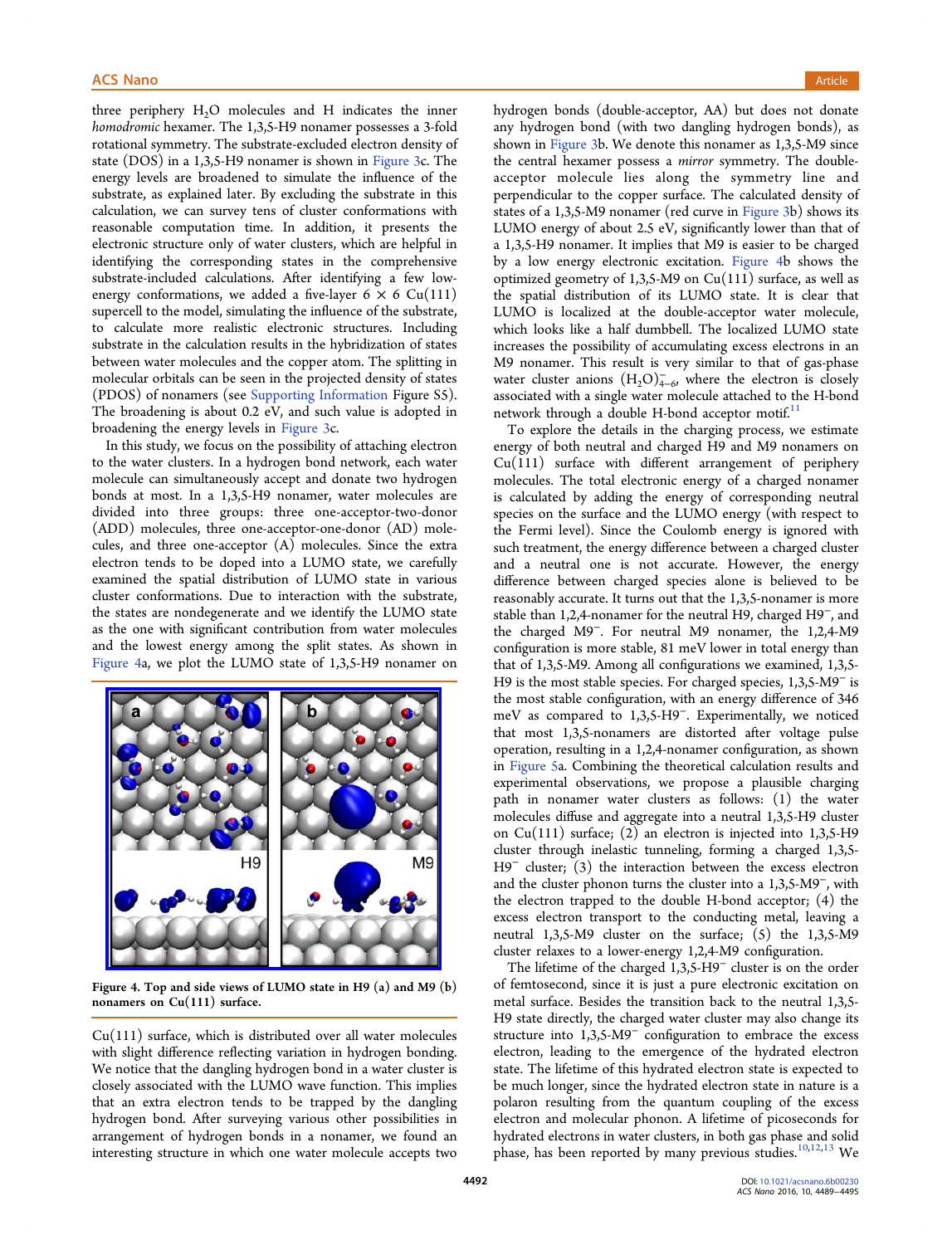<span id="page-4-0"></span>

Figure 5. (a) Structure models of 1,3,5-nonamer and 1,2,4-nonamer clusters and the corresponding STM images  $(2.4 \times 2.4$  nm $^2)$  of nonamers before and after excitation. (b) Energy alignments of H9/H9<sup>−</sup> and M9/M9<sup>−</sup> with 1,3,5-nonamer and 1,2,4-nonamer structure. Arrow indicates the most plausible charging path.

suggest that the structural transformation of water clusters on Cu(111) surface, from a homodromic structure to a mirror symmetric structure, is a critical step for trapping the excess electron, which results in the redistribution of hydrogen-bond network and the formation of new localized low-lying molecular orbitals in water clusters. The transition barrier energy between homodromic H6 and mirror symmetric M6 is about 0.52 eV, based on climbing image nudged elastic band (NEB) method calculation (see Supporting Information Figure S6).

When the excess electron [transports to the cond](http://pubs.acs.org/doi/suppl/10.1021/acsnano.6b00230/suppl_file/nn6b00230_si_001.pdf)ucting substrate, the resulting neutral 1,3,5-M9 cluster will relax to a lower-energy 1,2,4-M9 configuration. The activation energy for a peripheral water transfer from one site to another site on the underlying hexamer is about 0.29 eV, as derived in ref 24. The neutral 1,2,4-M9 cluster, being 24 meV higher in energy than the 1,3,5-H9, is a kinetically trapped state that is st[abl](#page-6-0)e on surface during STM imaging. This is because of a high transition energy barrier between the two species. Consider thermodynamic stability, the 1,2,4-M9 cluster could restore to the 1,3,5-H9 structure if it is waited for longer time and the substrate temperature is raised; therefore, it is possible that the full cycle can be completed for water cluster manipulation.

Given the conducting nature of metal substrate, the hydrated electron states induced on metal surfaces are surprising, and would be of fundamental importance to understand electronic processes in electrochemistry, water photocatalysis, and ice nucleation, as well as bringing new physics to water science and surface engineering.

## **CONCLUSIONS**

In summary, we demonstrated directional manipulation of individual water cluster on  $Cu(111)$  surface through inelastic tunneling electron, and the existence of a transient charge state has been identified through the diffusion kinetics under the Coulomb repulsive potential. Combining DFT calculations and STM experimental results, the charging mechanism has been revealed at the atomic scale for generating hydrated electron in water cluster on metallic surface. Our findings provide fundamental information for future studies in detection and manipulation of hydrated electrons on water/solid interfaces.

# EXPERIMENTAL SECTION

Our experiments were carried out in a home-built ultrahigh-vacuum (UHV) STM which is similar to that developed by B. C. Stipe et al. in Prof. Wilson Ho's research group.<sup>33</sup> The microscope utilizes a Besocke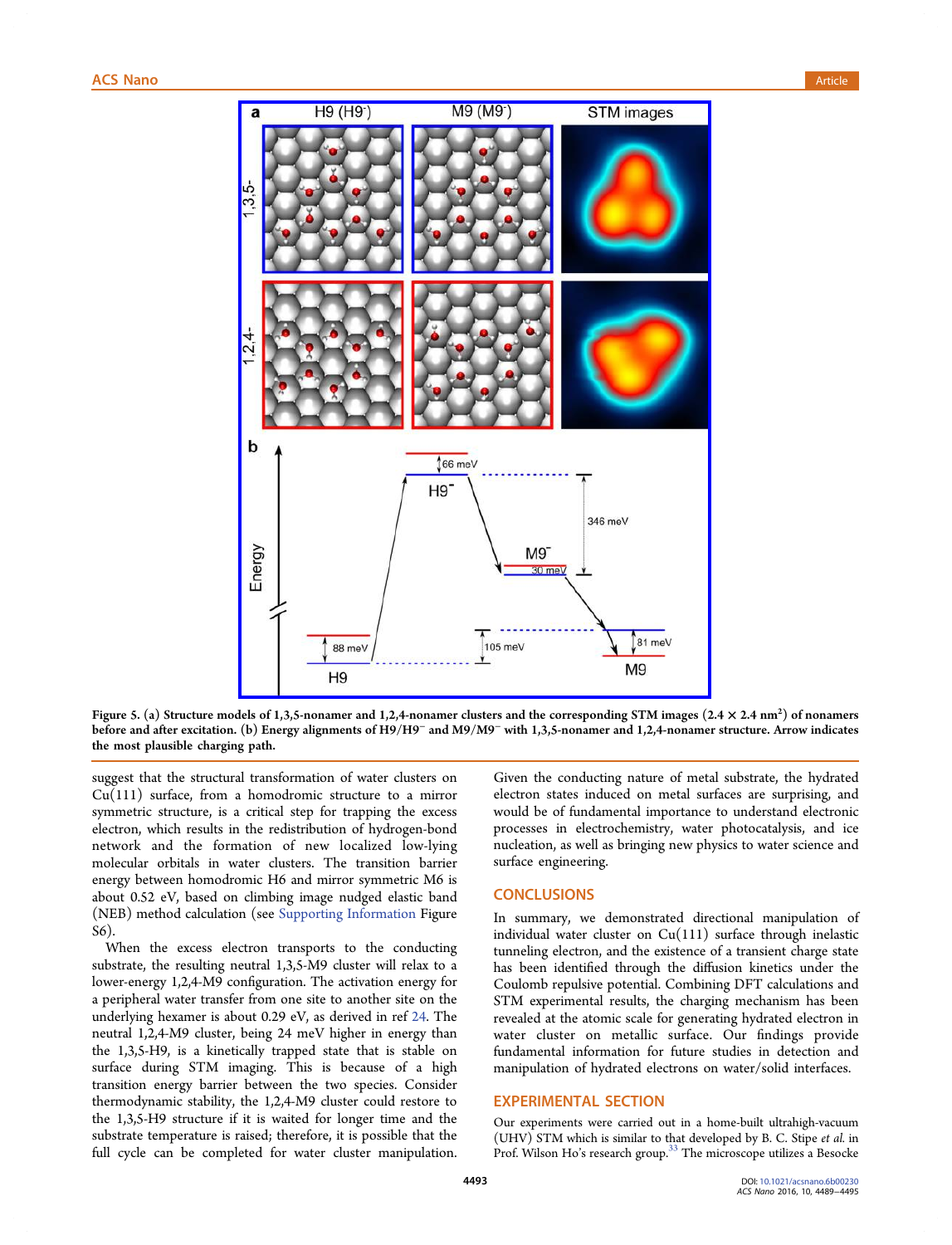<span id="page-5-0"></span>"beetle" type scanner $34,35$  and is well-suited for tunneling spectroscopy and manipulation for single molecule studies. The base pressure of the system is below  $1 \times 10^{-10}$  $1 \times 10^{-10}$  $1 \times 10^{-10}$  Torr and the operation temperature is around 10 K. $36$  The single crystal Cu(111) was purchased from MaTecK GmbH. After thorough outgas at 500 K, the crystal surface was prepared [by](#page-6-0) multiple cycles of  $Ar^+$  sputtering  $(1 \text{ keV}$  in energy and 5 min each cycle) and annealing at 800 K (500 K for the last cycle). The cleaned  $Cu(111)$  crystal was then transferred to the STM stage and cooled to around 10 K with liquid helium. Ultrapure water was obtained from Millipore Company and further purified by freeze− pump−thaw cycles using liquid nitrogen. The water vapor was then introduced into the UHV chamber via a leak valve and deposited straightly onto the surface of  $Cu(111)$  crystal in the cold STM stage. The water coverage varies between 2% and 20% in our experiments. There was no anneal performed after deposition of water clusters, and all STM manipulation and imaging were performed at the temperature around 10 K.

We carried out first-principle calculations within the framework of density functional theory (DFT), employing Projector-Augmented-Wave (PAW) pseudopotentials and the Perdew−Burke−Ernzerholf (PBE) form of the exchange-correlation functional,<sup>37–39</sup> as implemented in VASP code.<sup>40</sup> The substrate consists of five-layer  $Cu(111)$ atomic slabs with a lattice constant of 2.56 Å taken fr[om ex](#page-6-0)perimental values. A Cu  $(6 \times 6)$  supercell is used to accommodate the water nonamer. For gas phase water clusters, the structure and energetics are again checked against larger supercell size 30  $\times$  30  $\times$  20  $\mathring{A}^3$  to guarantee that the spurious Coulombic interaction between periodic images is negligible. We employ an energy cutoff of 400 eV for plane waves, and the criterion for total energy convergence is set to 10<sup>-4</sup> eV. The density of states (DOS) in an isolated water clusters is broadened to simulate the interaction with the substrate.

## ASSOCIATED CONTENT

#### **S** Supporting Information

The Supporting Information is available free of charge on the ACS Publications website at DOI: 10.1021/acsnano.6b00230.

Diffusion behavior of water cluster as a function of [sample bias voltage](http://pubs.acs.org); electro[static potential in an STM](http://pubs.acs.org/doi/abs/10.1021/acsnano.6b00230) junction; influence of surface polarization and molecular cluster polarization; projected density of states (PDOS) of water clusters on  $Cu(111)$  surface; the transition barrier between water hexamer H6 and M6; and top view of several possible M9 arrangements (PDF)

#### AUTHOR INFORMATION

#### Corresponding Authors

\*E-mail: smeng@iphy.ac.cn. \*E-mail: xhlu@iphy.ac.cn.

#### Notes

The auth[ors declare no c](mailto:xhlu@iphy.ac.cn)ompeting financial interest.

## ACKNOWLEDGMENTS

This research is supported by Ministry of Science and Technology of China under Grant Nos. 2012CB933002 and 2012CB921403, National Science Foundation of China under Grant Nos. 11174347, 61027011, 11290164, and 61376100. Strategic Priority Research Program (B) of the Chinese Academy of Sciences, Grant No. XDB07030100. S. Meng and X. Lu thank the support of Hundred Talent Program of Chinese Academy of Sciences. We thank the assistance of Mr. Lailai Li and Mr. Dong Li in carrying out the STM experiments.

## **REFERENCES**

(1) Weiss, J. Primary Processes in the Action of Ionizing Radiations on Water: Formation and Reactivity of Self-Trapped Electrons ('Polarons'). Nature 1960, 186, 751−752.

(2) Hart, E. J.; Boag, J. W. Absorption Spectrum of the Hydrated Electron in [Water an](http://pubs.acs.org/action/showLinks?crossref=10.1038%2F186751a0&coi=1%3ACAS%3A528%3ADyaF3MXhtFKksg%253D%253D)d in Aqueous Solutions. J. Am. Chem. Soc. 1962, 84, 4090−4095.

(3) Migus, A.; Gauduel, Y.; Martin, J. L.; Antonetti, A. Excess Electrons in Liquid Water: First Evidence of a Prehydrated State with Femtosecond Lifetime. Phys. Rev. Lett. 1987, 58, 1559−1562.

(4) Buxton, G. V.; Greenstock, C. L.; Helman, W. P.; Ross, A. B. Critical Review of Rate Constants for Reactions of Hydrated Electrons, [Hydrogen](http://pubs.acs.org/action/showLinks?crossref=10.1103%2FPhysRevLett.58.1559) [Atoms](http://pubs.acs.org/action/showLinks?crossref=10.1103%2FPhysRevLett.58.1559) [and](http://pubs.acs.org/action/showLinks?crossref=10.1103%2FPhysRevLett.58.1559) [Hydroxyl](http://pubs.acs.org/action/showLinks?crossref=10.1103%2FPhysRevLett.58.1559) [Rad](http://pubs.acs.org/action/showLinks?crossref=10.1103%2FPhysRevLett.58.1559)icals(•OH/ •O<sup>−</sup>) in Aqueous Solution. J. Phys. Chem. Ref. Data 1988, 17, 513−886.

(5) Jordan, K. D. A Fresh Look at Electron Hydration. Science 2004, 306, 618−619.

[\(6\)](http://pubs.acs.org/action/showLinks?crossref=10.1063%2F1.555805&coi=1%3ACAS%3A528%3ADyaL1cXlvFyisLc%253D) [Mezyk,](http://pubs.acs.org/action/showLinks?crossref=10.1063%2F1.555805&coi=1%3ACAS%3A528%3ADyaL1cXlvFyisLc%253D) [S.](http://pubs.acs.org/action/showLinks?crossref=10.1063%2F1.555805&coi=1%3ACAS%3A528%3ADyaL1cXlvFyisLc%253D) [P.;](http://pubs.acs.org/action/showLinks?crossref=10.1063%2F1.555805&coi=1%3ACAS%3A528%3ADyaL1cXlvFyisLc%253D) [Neubauer,](http://pubs.acs.org/action/showLinks?crossref=10.1063%2F1.555805&coi=1%3ACAS%3A528%3ADyaL1cXlvFyisLc%253D) [T.](http://pubs.acs.org/action/showLinks?crossref=10.1063%2F1.555805&coi=1%3ACAS%3A528%3ADyaL1cXlvFyisLc%253D) J.; Cooper, W. J.; Peller, J. R. Free-Radical-Induced Oxidative and Reductive Degradation of Sulfa Drugs in Water: Absolute Kinetics and Efficiencies of Hydroxyl Radical and Hydrated Electron Reactions. J. Phys. Chem. A 2007, 111, 9019−9024.

(7) Berdys, J.; Anusiewicz, I.; Skurski, P. Damage to Model DNA Fragments from Very Low-Energy (<1eV) Electrons. J. Am. Chem. Soc. 2004, 126, 6441−6447.

(8) Rezaee, M.; Sanche, L.; Hunting, D. J. Cisplatin Enhances the Formation of DNA Single- and Double-Strand Breaks by Hydrated Electrons and Hydroxyl Radicals. Radiat. Res. 2013, 179, 323−331.

(9) Lehr, L.; Zanni, M. T.; Frischkorn, C.; Weinkauf, R.; Neumark, D. M. Electron Solvation in Finite Systems: Femtosecond Dynamics of Iodide · (Water)n Anion Clusters. Science 1999, 284, 635−638.

(10) Gahl, C.; Bovensiepen, U.; Frischkorn, C.; Wolf, M. Ultrafast Dynamics of Electron Localization and Solvation in Ice Layers on Cu(111). *Phys. Rev. Lett.* 2002, 89, 107402.

(11) Hammer, N. I.; Shin, J.-W.; Headrick, J. M.; Diken, E. G.; Roscioli, J. R.; Weddle, G. H.; Johnson, M. A. How Do Small Water Clusters [Bind](http://pubs.acs.org/action/showLinks?pmid=12225225&crossref=10.1103%2FPhysRevLett.89.107402&coi=1%3ACAS%3A280%3ADC%252BD38vmsFKjtw%253D%253D) [an](http://pubs.acs.org/action/showLinks?pmid=12225225&crossref=10.1103%2FPhysRevLett.89.107402&coi=1%3ACAS%3A280%3ADC%252BD38vmsFKjtw%253D%253D) [Excess](http://pubs.acs.org/action/showLinks?pmid=12225225&crossref=10.1103%2FPhysRevLett.89.107402&coi=1%3ACAS%3A280%3ADC%252BD38vmsFKjtw%253D%253D) Electron? Science 2004, 306, 675−679.

(12) Bragg, A. E.; Verlet, J. R. R.; Kammrath, A.; Cheshnovsky, O.; Neumark, D. M. Hydrated Electron [Dynam](http://pubs.acs.org/action/showLinks?pmid=15375220&crossref=10.1126%2Fscience.1102792&coi=1%3ACAS%3A528%3ADC%252BD2cXos1Kqt7g%253D)ics: From Clusters to Bulk. Science 2004, 306, 669−671.

(13) Paik, D. H.; Lee, I.-R.; Yang, D.-S.; Baskin, J. S.; Zewail, A. H. Electrons in Finite-Sized Water Cavities: Hydration Dynamics [Observ](http://pubs.acs.org/action/showLinks?pmid=15375222&crossref=10.1126%2Fscience.1103527&coi=1%3ACAS%3A528%3ADC%252BD2cXos1Kqt7o%253D)ed in Real Time. Science 2004, 306, 672−675.

(14) Williams, C. F.; Herbert, J. M. Influence of Structure on Electron Correlation Effects and Electron-Water Dispersion Interactions in Anionic Water Clusters. J. Phys. Chem. A 2008, 112, 6171− 6178.

(15) Young, R. M.; Neumark, D. M. Dynamics of Solvated Electrons in Clusters. Chem. Rev. 2012, 112, 5553−5577.

(16) Elkins, M. H.; Williams, H. L.; Shreve, A. T.; Neumark, D. M. Re[laxation Mechanism](http://pubs.acs.org/action/showLinks?system=10.1021%2Fcr300042h&pmid=22742559&coi=1%3ACAS%3A528%3ADC%252BC38Xptlylsbs%253D) of the Hydrated Electron. Science 2013, 342, 1496−1499.

(17) Lee, H. M.; Kim, K. S. Dynamics and Structural Changes of Small Water Clusters on Ionization. J. Comput. Chem. 2013, 34, 1589− 1597.

(18) Crommie, M. F.; Lutz, C. P.; Eigler, D. M. Confinement of Electrons to Quantum Corrals on a Metal Surface. Science 1993, 262, 218−220.

(19) Nazin, G. V.; Qiu, X. H.; Ho, W. Visualization and Spectroscopy of a Metal-Molecule-Metal Bridge. Science 2003, 302, 77−81.

(20) Repp, J.; Meyer, G.; Olsson, F. E.; Persson, M. Controlling the Charge State of Individual Gold Adatoms. Science 2004, 305, 493−495.

(21) Liljeroth, P.; Repp, J.; Meyer, G. Current-Induced Hydrogen Tautomerization and Conductance Switching of Naphthalocyanine Molecules. Science 2007, 317, 1203−1206.

(22) Hodgson, A.; Haq, S. Water Adsorption and the Wetting of Metal Surfaces. Surf. Sci. Rep. 2009, 64, 381−451.

(23) Morgenstern, K.; Rieder, K.-H. Formation of the Cyclic Ice Hexamer via Excitation of Vibrational Molecular Modes by the [Scanning](http://pubs.acs.org/action/showLinks?crossref=10.1016%2Fj.surfrep.2009.07.001&coi=1%3ACAS%3A528%3ADC%252BD1MXhtV2jtL7F) [Tunneling](http://pubs.acs.org/action/showLinks?crossref=10.1016%2Fj.surfrep.2009.07.001&coi=1%3ACAS%3A528%3ADC%252BD1MXhtV2jtL7F) [Microsc](http://pubs.acs.org/action/showLinks?crossref=10.1016%2Fj.surfrep.2009.07.001&coi=1%3ACAS%3A528%3ADC%252BD1MXhtV2jtL7F)ope. J. Chem. Phys. 2002, 116, 5746− 5752.